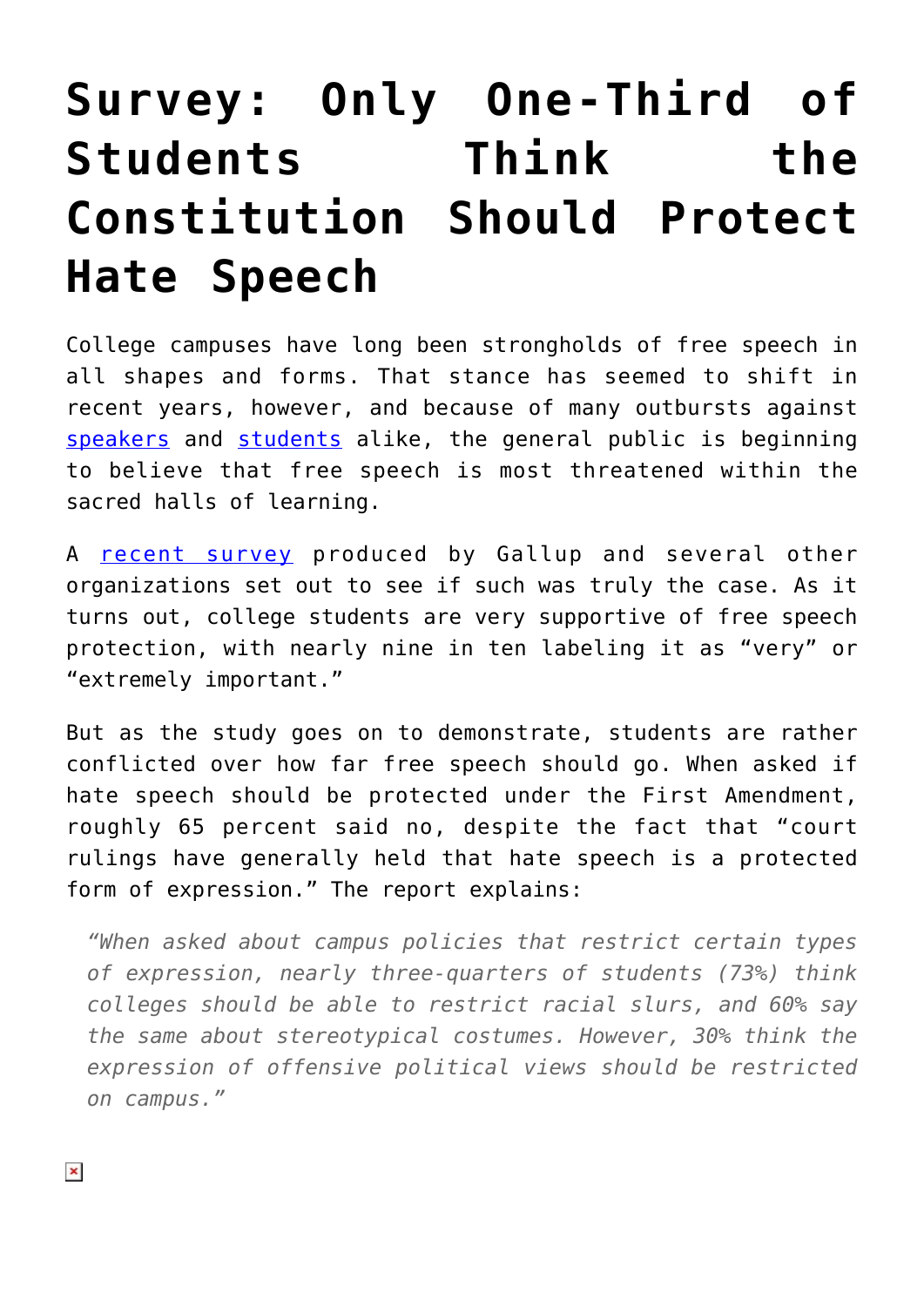This is interesting because it seems to suggest that students are experiencing a bit of a moral dilemma. Clearly they realize that the Constitution enshrines free speech and they're happy about that. But on the other hand, they also have a problem with hate speech and want to see it suppressed. They can't reconcile the fact that the Constitution actually allows for behavior that they deem  $-$  and which often is  $$ inacceptable.

What many of those same college students don't understand, however, is that the American Founders set up the Constitution knowing full well that its freedoms protected inappropriate attitudes and actions as well as good ones. Charles Murray explains in his book *[Coming Apart](https://www.amazon.com/gp/product/030745343X/ref=as_li_qf_asin_il_tl?ie=UTF8&tag=intelltakeo0d-20&creative=9325&linkCode=as2&creativeASIN=030745343X&linkId=e37b6673cdb4856b02913e6e233736e7)* that "the unbridled freedom" which the Founders set forth in the Constitution was only possible inasmuch as their external behavior was guided from a moral compass within. When that moral compass is broken, the government enshrined in the Constitution is difficult to maintain, a fact which Murray makes clear by citing an 1825 [quote](https://archive.org/stream/americansintheir00grun#page/172/mode/2up/search/domestic+habits) from Francis Grund, a German-born journalist:

*"No government could be established on the same principle as that of the United States, with a different code of morals. The American Constitution is remarkable for its simplicity; but it can only suffice a people habitually correct in their actions, and would be utterly inadequate to the wants of a different nation. Change the domestic habits of the Americans, their religious devotion, and their high respect for morality, and it will not be necessary to change a single letter of the Constitution in order to vary the whole form of their government. The circumstances being altered, the same causes would no longer produce the same effects; and it is more than probable, that the disparity which would then exist between the laws and the habits of those whom they are destined to govern, would not only make a different government desirable, but absolutely necessary, to preserve the nation from ruin."*